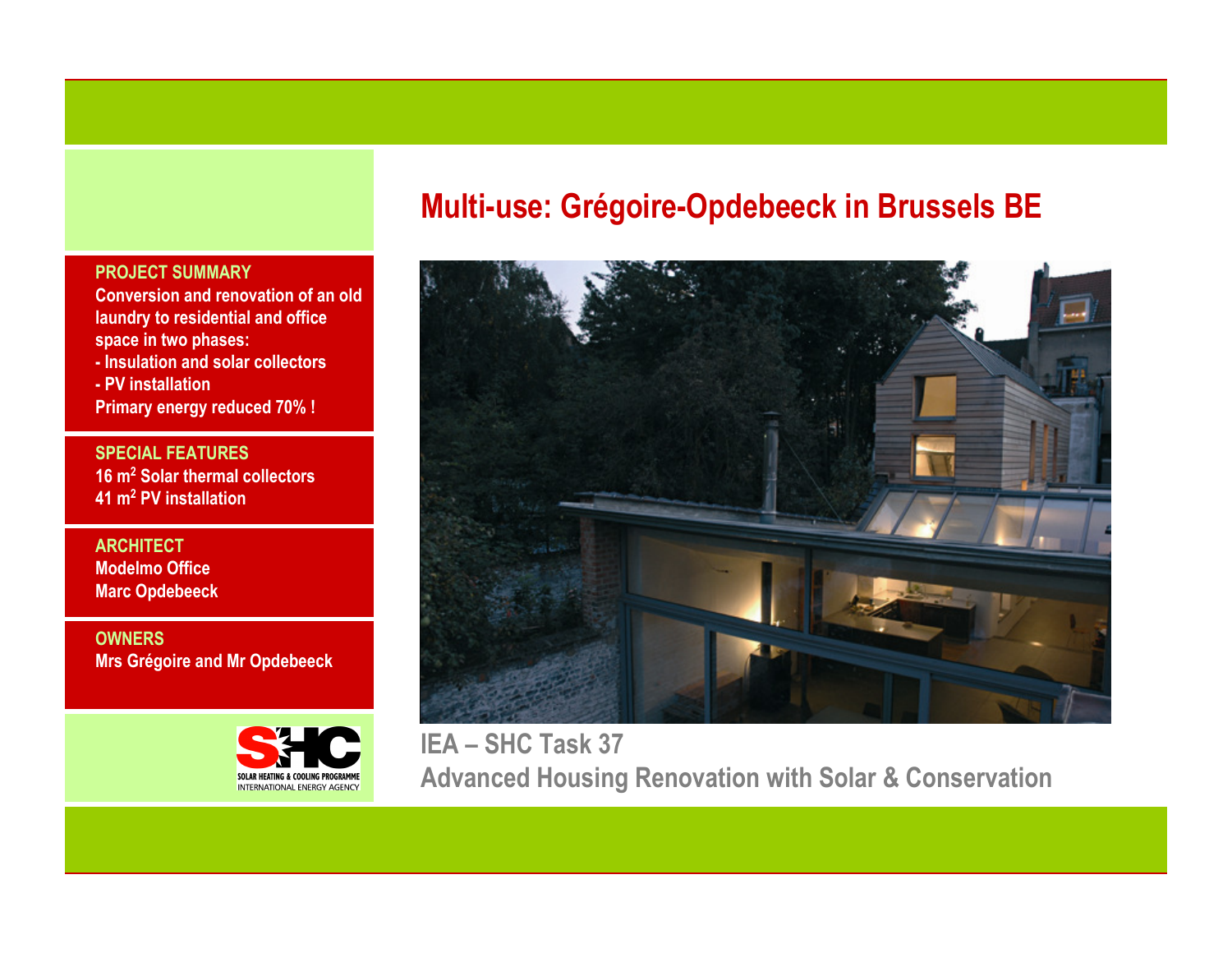



#### SUMMARY OF THE RENOVATION

- House on the street :
	- 440 m<sup>2</sup> residential
	- heating by radiators
- House to the rear :
	- 200 m<sup>2</sup> residence
	- 16 m<sup>2</sup> solar panel type CPC with 2200 L storage
	- Radiant floor heating in all rooms
	- wood-stove

•In common:

- regulation-system type Consolar 601
- natural ventilation
- parking for 10 bicycles

#### **BACKGROUND**

Until the 1960's the building was an old laundry behind the main house.

This structure has been converted to an architectural and a graphic office on the groundfloor facing the street with apartments above and to the rear is a very low-energy house.





Ground floor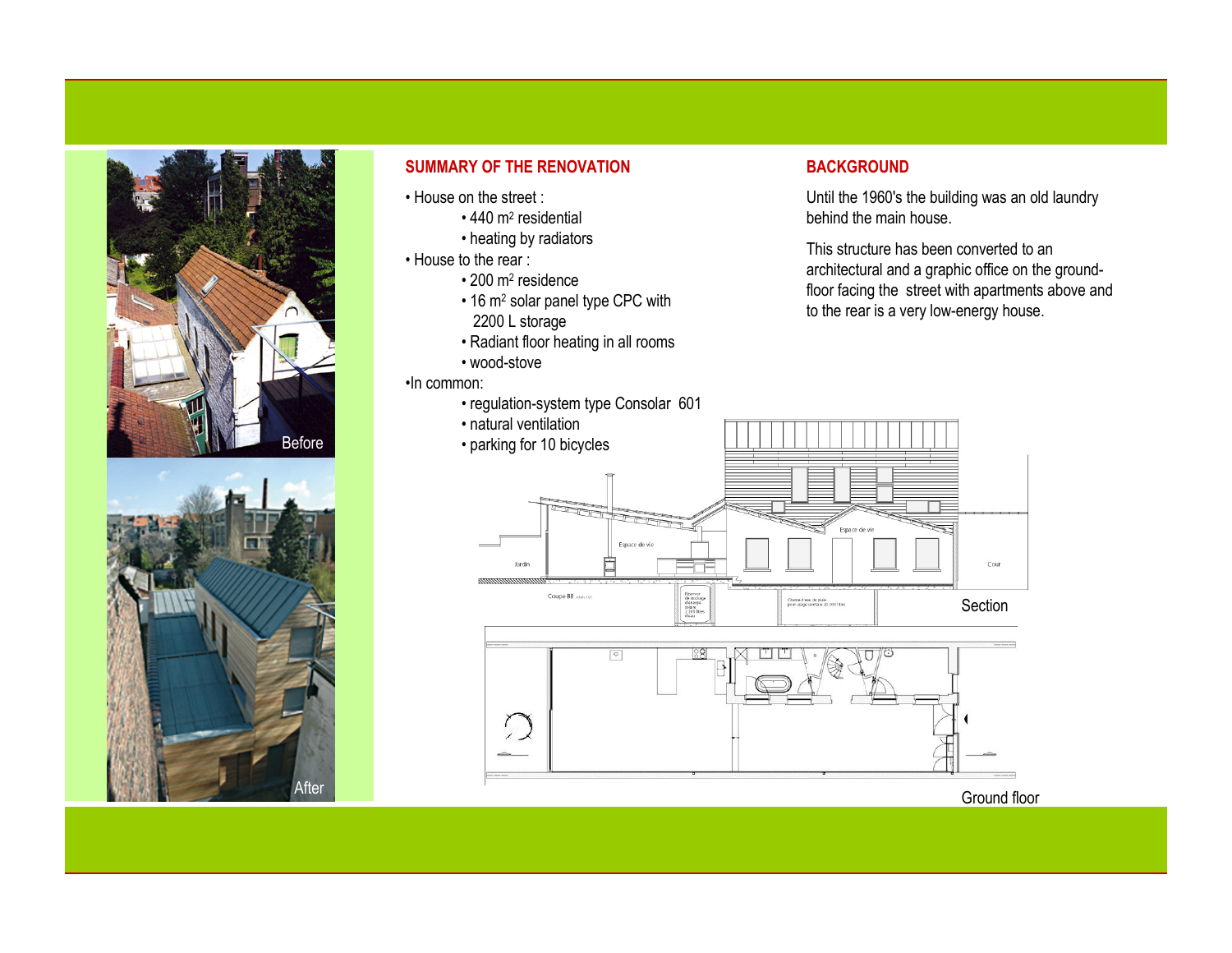

# **CONSTRUCTION**

#### Floor constructionU-value: 0.49 W/(m<sup>2</sup>·K)

| Ceramic tile | $10 \text{ mm}$  |
|--------------|------------------|
| Screed       | 80 mm            |
| Insulation   | 70 mm            |
| Concrete     | $120 \text{ mm}$ |
| Total        | 280 mm           |

### Wall constructionU-value: 0.20 W/(m<sup>2</sup>·K)

| (interior to exterior)         |                 |
|--------------------------------|-----------------|
| Interior plaster               | $15 \text{ mm}$ |
| Celulose                       | 200 mm          |
| Traditional masonry (existing) | 300 mm          |
| Total                          | 515 mm          |

# **Main roof construction** U-value: 0.21 W/(m<sup>2</sup>·K)

| (top down)            |                 |
|-----------------------|-----------------|
| Zinc roof with cleats | $0.8$ mm        |
| Mineral wool panels   | 240 mm          |
| Still air space       | $25 \text{ mm}$ |
| Plaster               | 15 mm           |
| Total                 | 280 mm          |